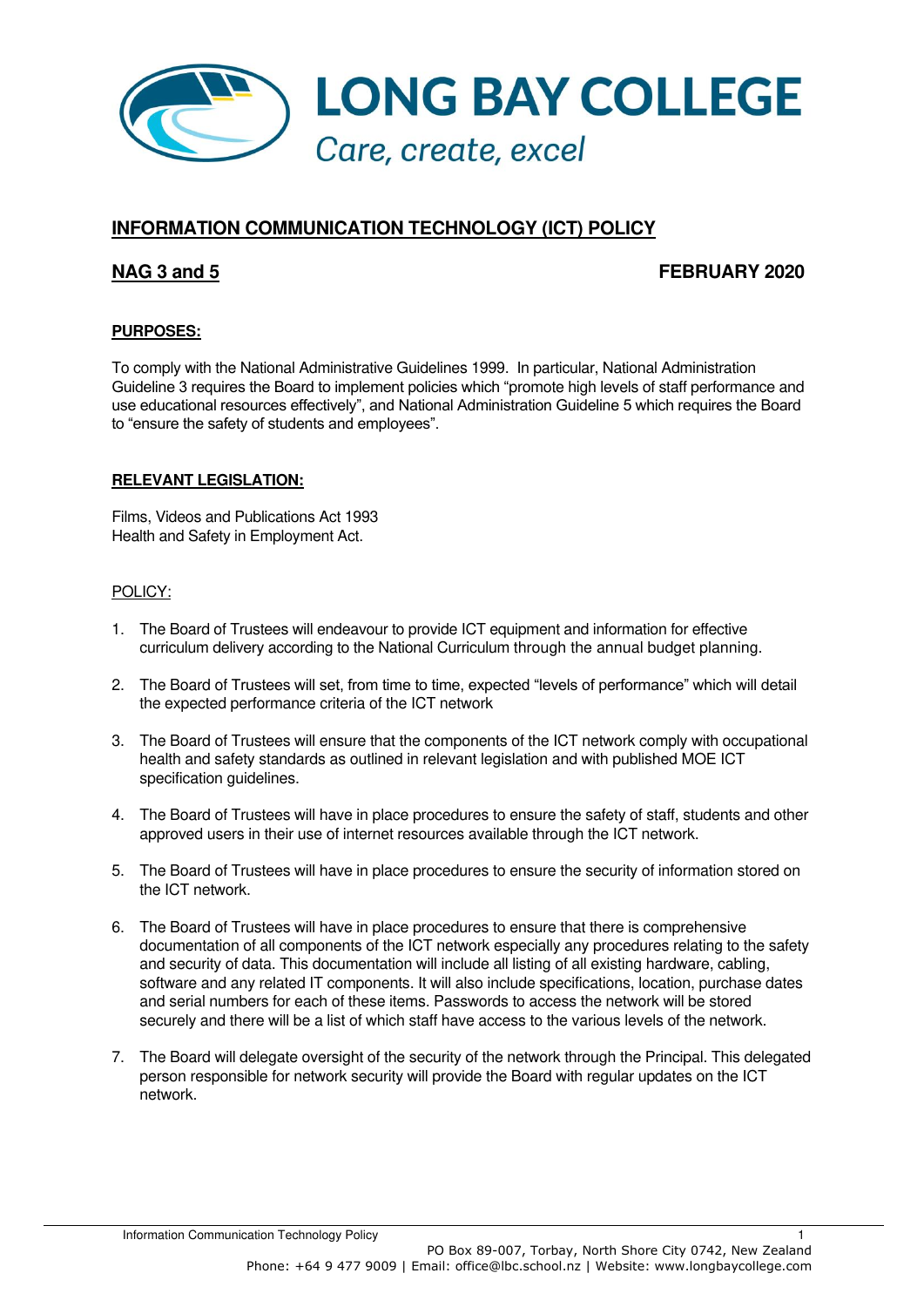# Terms:

"ICT Network" and "Network" refer to all the computers and related hardware and software owned or leased by the school, whether stand-alone at school or off-site, or physically connected to any of the school's computer networks.

This policy is intended to be consistent with the requirements of the Privacy Act, 1993 and should be read in conjunction with the Long Bay College Images and Website Policies.

| <b>New/Reviewed</b>                     | Tabled                                                                   | Adopted   | Signed                                    |
|-----------------------------------------|--------------------------------------------------------------------------|-----------|-------------------------------------------|
| First Draft 5/9/00.<br>reviewed 19/9/00 | Amended and tabled<br>3/10/00                                            | 7/11/00   | By John Brockliss, Board Chairperson      |
| Reviewed and amended<br>2/3/04          | Tabled, amended and<br>tabled $6/7/04$                                   | 3/8/04    | By Andrew Stewart, Board Chairperson      |
| Under review 7/06                       | Tabled 10/06, reviewed,<br>to be adopted 7/11/06                         | 7/11/06   | By Andrew Stewart, Board Chairperson      |
| Under review 18/11/08                   | Tabled 3/2/09, amended<br>and tabled again 5/5/09<br>for adoption 2/6/09 | 2/6/09    | By Richard Griffin, Board Chairperson     |
| Under review 21/6/11                    |                                                                          | 8/11/2011 | By Rob Gosling, Board Chairperson         |
| Under review 22/10/13                   | 12/11/13                                                                 | 3/12/13   | By Robyn van der Sande, Board Chairperson |
| Under review 11/8/2016                  | 6/12/16                                                                  | 6/12/16   | By Robyn van der Sande, Board Chairperson |
| Under review 3/12/19                    | 3/12/2019                                                                | 4/2/2020  | By Kevin de Jong, Board Chariperson       |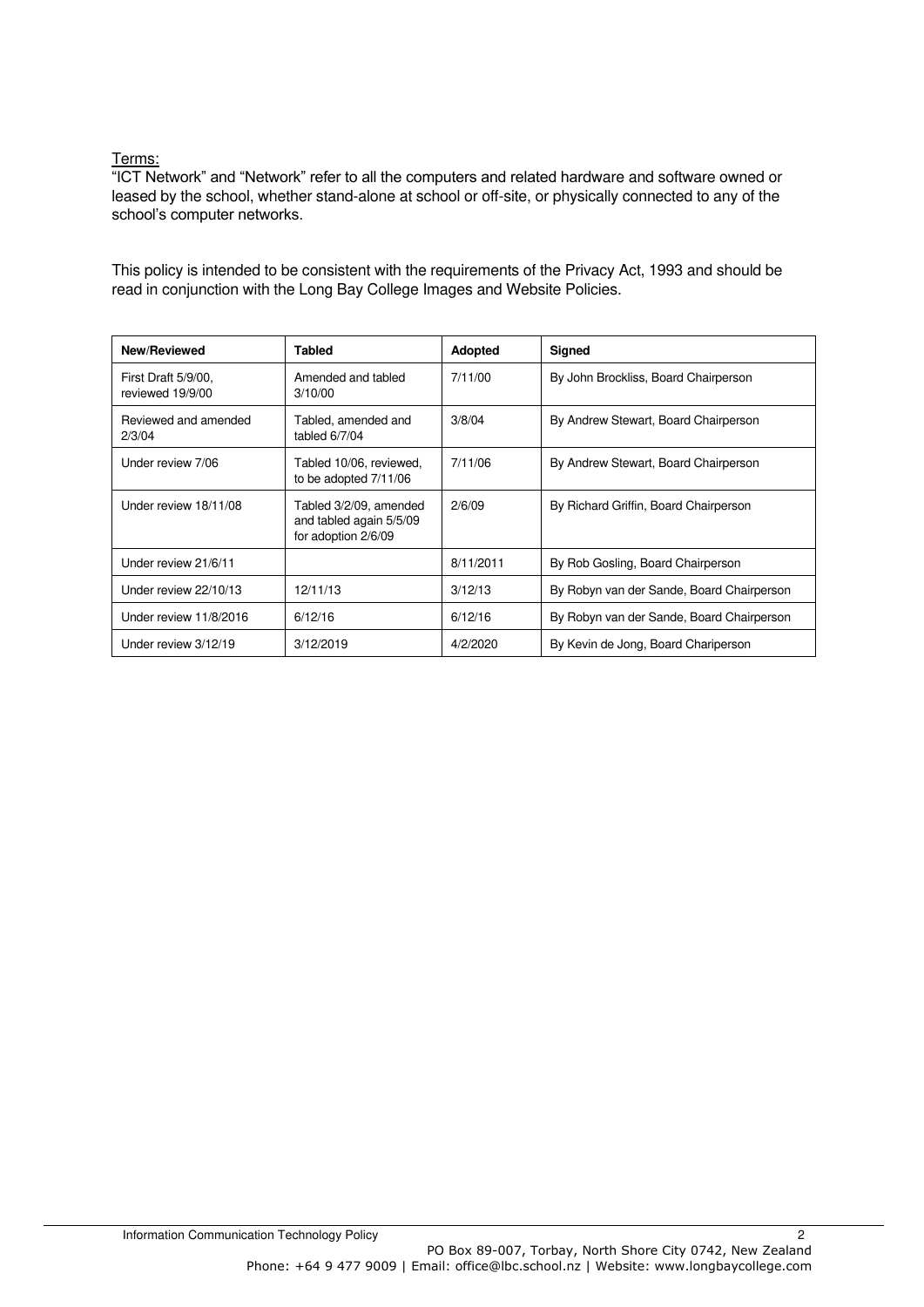

# **LONG BAY COLLEGE INFORMATION COMMUNICATION TECHNOLOGY (ICT) POLICY**

# **PROCEDURES**

## GENERAL PROCEDURES

Please refer the Long Bay College Cybersafety Use Agreement for all Students and Staff for specific details about appropriate use of the ICT network and resources.

#### Board of Trustees

- 1. The Board of Trustees will plan and budget annually a programme to maintain and continually develop the ICT network and resources of the school.
- 2. The Board of Trustees will from time to time specify the levels of performance it expects from the ICT network and resources.

#### ICT Committee

- 3. The ICT Committee, through regularly scheduled meetings, will have the general oversight of the day to day administration of the ICT computer network and resources, including all documentation and network security.
- 4. This committee will comprise of the principal, the Senior Manager with ICT responsibilities, the Business Manager, a staff representative and any other personnel that may be deemed appropriate.

#### Staff (professional and administrative)

- 5. All staff (including relievers and teacher trainees) will be provided with a copy of the Long Bay College Cybersafety Use Agreement for all Students and Staff and will sign the Staff Cybersafety Use Agreement Form before they are granted access to the ICT network.
- 6. Staff members will report as soon as practicable any inappropriate use of the ICT network as specified in the Cybersafety Use Agreement

#### Students and other persons

- 7. All students will be provided with a copy of the Long Bay College Cybersafety Use Agreement for all Students and Staff when they enroll and will sign the Staff Cybersafety Use Agreement Form before they are granted access to the ICT network.
- 8. Administration staff will enter each student's signed and Cybersafety Use Agreement in the school's student record database.

Information Communication Technology Policy 3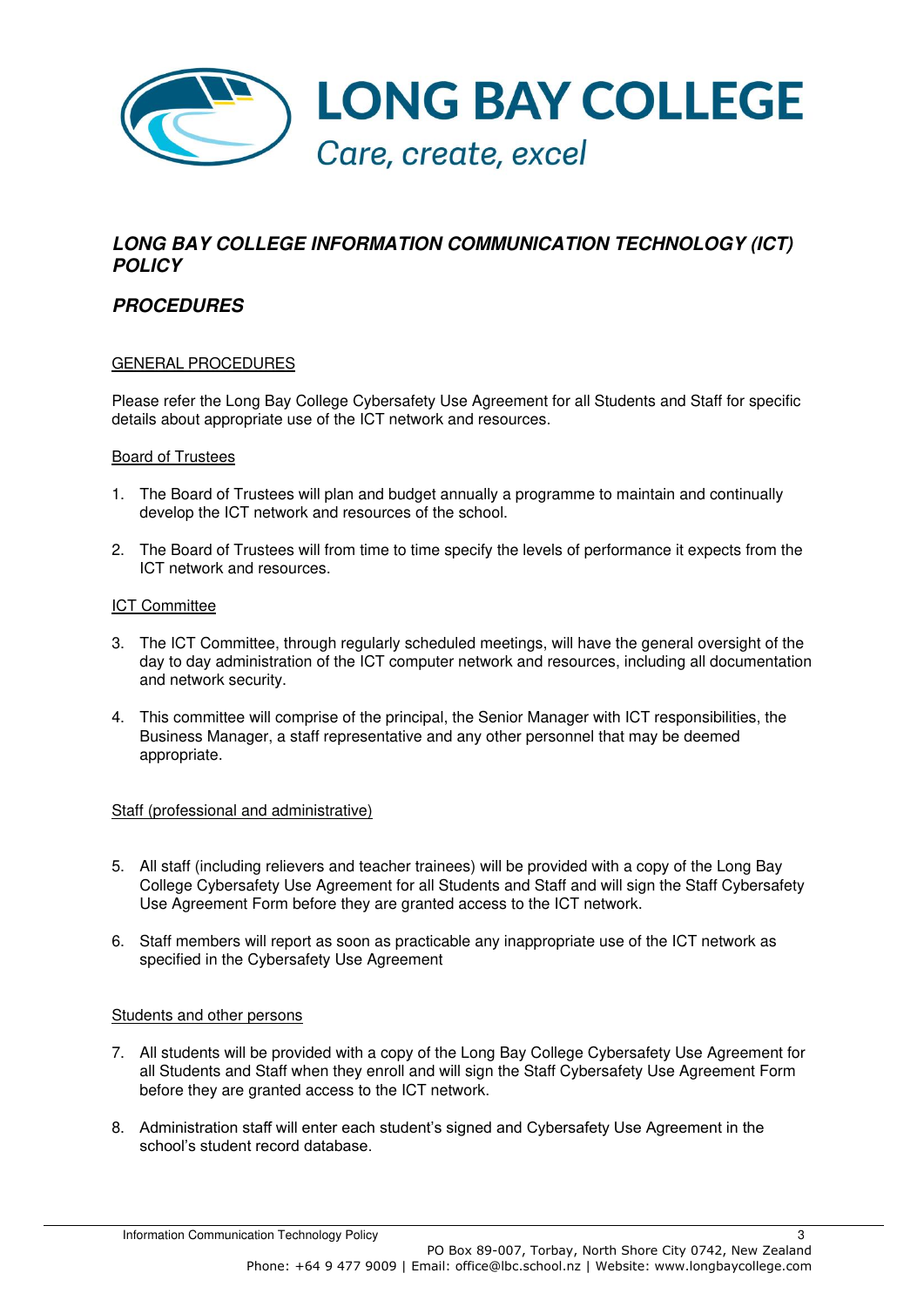

# **EMAIL PROCEDURES (Refer to Communications Procedure)**

## **BEST PRACTICES**

Long Bay College considers email as an important means of communication and recognises the importance of appropriate email content and prompt replies in conveying a professional image and delivering good service. Therefore Long Bay College wishes all staff to adhere to the following guidelines:

## • **Writing emails for an external audience**:

- $\circ$  Be aware that any email you send may come into the public domain, therefore you must give careful consideration to the content, tone and phrasing of your email. If at all uncertain get someone else to read it before you send it.
- o Consider if a formal letter would be more appropriate.
- o Write well-structured emails and use short, descriptive subjects.
- o Long Bay College's email style is professional. Sentences can be short and to the point. You can start your e-mail with 'Dear', and the name of the person. Messages can be ended with 'Kind Regards'. The use of Internet abbreviations and characters such as smileys however, is not encouraged.
- o Always include your official school email signature and disclaimer.
- o Use the spell checker before you send out an email.
- o Do not send unnecessary attachments. Compress attachments larger than 200K before sending them.
- o Do not write emails in capitals.
- $\circ$  Do not use cc: or bcc: fields unless the cc: or bcc: recipient is aware that you will be copying a mail to him/her and knows what action, if any, to take.
- $\circ$  If you forward mails, state clearly what action you expect the recipient to take.
- o Only mark emails as important if they really are important.
- **It is strictly prohibited to send or forward emails containing libelous, defamatory, offensive, racist or obscene remarks. If you receive an e-mail of this nature, you must promptly notify your Cybersafety Manager.**

## • **Replying to emails**:

Endeavour to answer emails within one working day, but sometimes it is more important to allow time to reflect, consider and seek advice if needed, before composing that reply.

#### • **Maintenance**:

Delete any email messages that you do not need to have a copy of. Mail box sizes are restricted so you need to be selective in what you retain in your inbox.

**Continued /…**

Information Communication Technology Policy 4